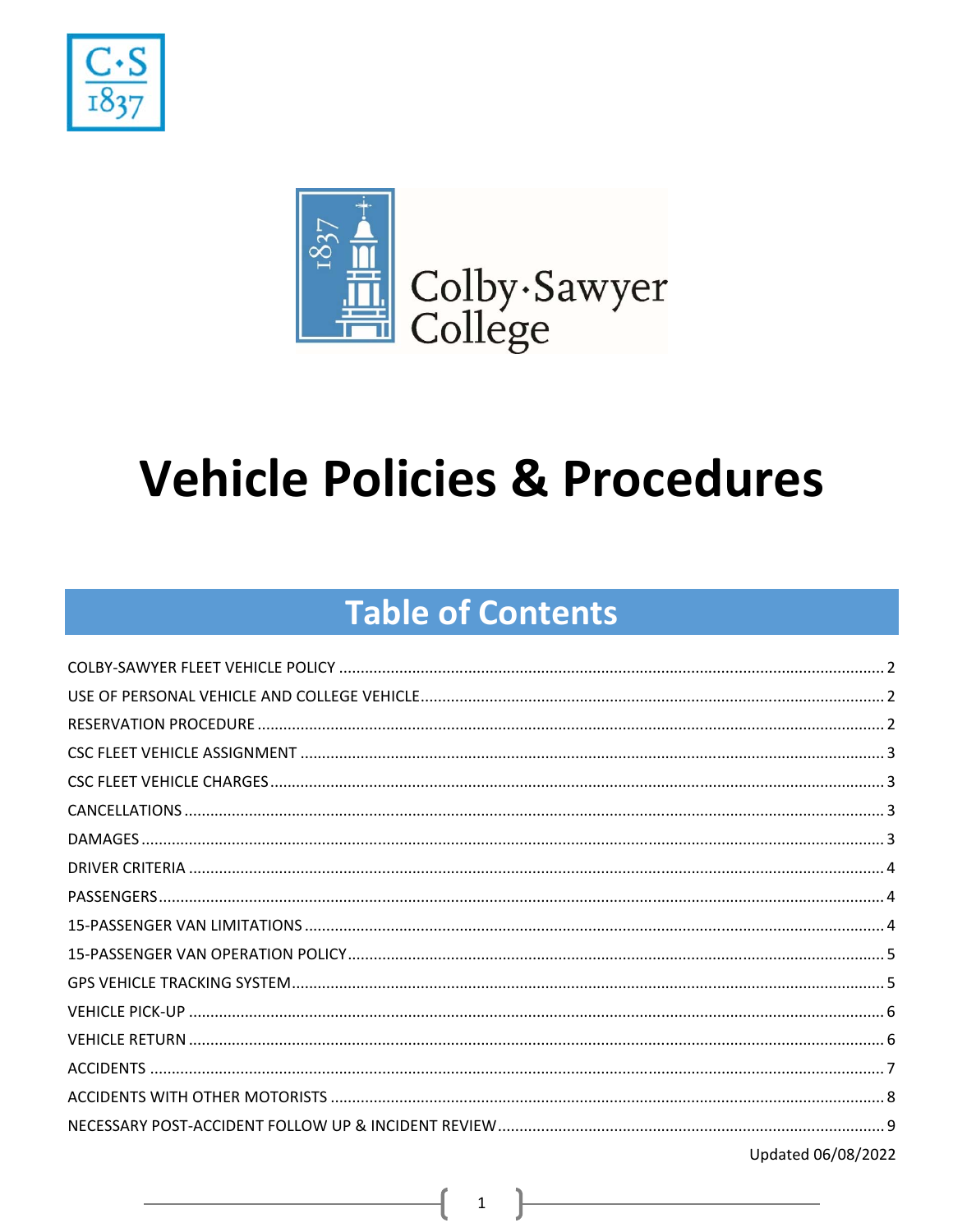

#### COLBY‐SAWYER FLEET VEHICLE POLICY

Colby‐Sawyer College (CSC) maintains the following "Fleet Vehicles" for use by approved CSC students, faculty and staff requiring transportation for college functions: eight 15‐passenger vans, one 7‐passenger mini‐van and one 5‐ passenger sedan.

The College is committed to protecting both the people and the vehicles involved in these trips. Because of the potential hazard's transportation activities pose, the following procedures have been instituted to help make people safer and protect college property. These procedures pertain to all college fleet vehicles and vehicle rentals used in the College's name and/or for use in the activities of Colby‐Sawyer College. Failure to comply with these policies and procedures may result in the loss of College vehicle operating privileges and/or further disciplinary action.

# USE OF PERSONAL VEHICLE AND COLLEGE VEHICLE

The college maintains a fleet of vehicles, including cars and vans, for the purpose of meeting the transportation needs of students, faculty, and staff for functions and activities away from campus. For employees traveling independently, it is preferable that you use your own vehicle and be reimbursed for mileage for college-related travel. The mileage reimbursement for use of personal vehicles for business travel and the charge for fleet use on a per‐mile basis is the same.

When it is not feasible for employees to use their own vehicles, every effort will be made to make a vehicle from the college fleet available. The college fleet is for business use only. If fleet vehicles are unavailable, the college also has a corporate account with Enterprise Rent‐A‐Car and employees may use this account for business travel with approval from their area Vice‐President.

If a personal vehicle is used for college business, the employee's personal insurance will respond as primary insurance coverage in case of accident or loss. While New Hampshire has no mandatory insurance law, when driving a personal auto on college business, the driver must have adequate automobile liability insurance. Any Colby‐Sawyer College community member who chooses to ride in a private automobile does so voluntarily and at their own risk. The college does not cover comprehensive or collision insurance for anyone who drives his/her personal vehicle on college business. The college does carry non‐owned auto liability coverage to protect the college and employee(s) (excess basis) in the event of a suit resulting from an accident in which an employee was driving on college business.

If your private vehicle is damaged when you are using it to conduct college business, contact your own automobile insurance company to find out coverage, make claims, and arrange for repairs. The college does not reimburse deductible amounts relating to loss or damages while using a personal vehicle for college business. The college's business automobile policy does not provide coverage for an employee's personal property should it be damaged in or stolen from a college‐owned, rented, or personal vehicle. The employee is responsible for his/her own personal property including any insurance coverage that he/she may want for it.

# RESERVATION PROCEDURE

Faculty and Staff who would like to reserve a College vehicle should contact the administrative assistant from their area who will reserve a van through the EMS system. Students who would like to reserve a CSC Fleet Vehicle for a College sanctioned function should contact Student Activities at x3741.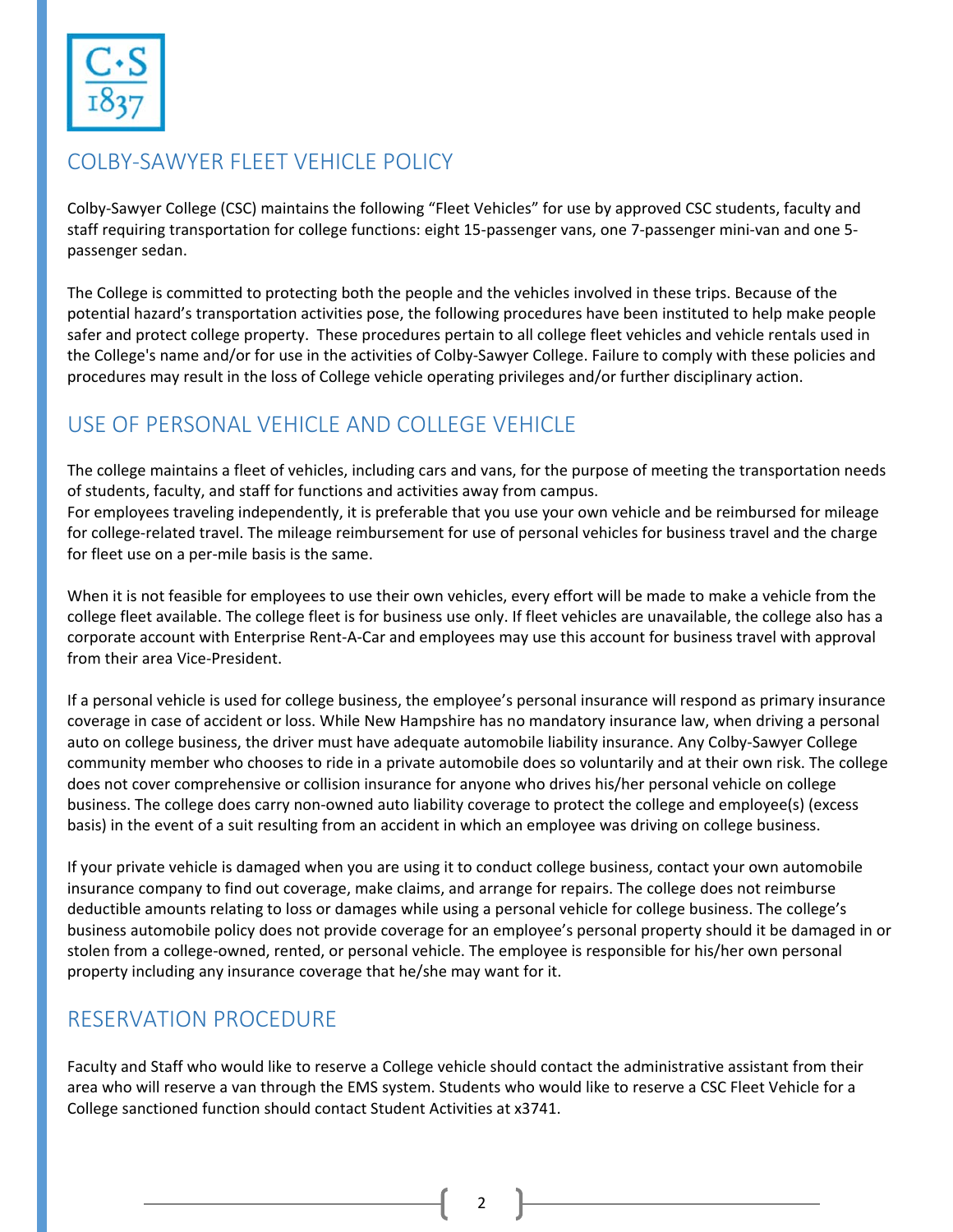

Individuals reserving a van are required to provide the following information:

- Title of event
- Date(s) van is needed
- Which vehicle is being requested (15‐passenger van, mini‐van or sedan)
- Travel destination (town, state)
- Start time (pick‐up time)
- End time (return time)
- Name of driver‐Operators must be certified (see below)
- Advisor or trip sponsor
- Van configuration‐seats needed to be removed to accommodate luggage etc.; (where applicable)

Once the reservation is entered into the College's reservation system (EMS) a confirmation email will be sent to the requestor.

#### CSC FLEET VEHICLE ASSIGNMENT

CSC Fleet Vehicles will be assigned on a first‐come, first‐served basis, as determined by receipt of a completed vehicle requisition form by Campus Safety. If requests exceed the Colby‐Sawyer fleet, additional vehicles will be leased as needed from an independent vendor. When reserving vehicles, the Admissions Department has priority use of the hybrid sedan.

# CSC FLEET VEHICLE CHARGES

The department or organization that requests a CSC Fleet Vehicle is responsible for the mileage lease charges and any other costs. The cost for using a CSC van is .40 per mile. If all CSC vans are in use rental vans are available through an off‐campus vendor at an additional cost of \$75.00 per day plus .40 per mile. The cost of the hybrid sedan is .30 per mile.

#### CANCELLATIONS

CSC Fleet Vehicle reservation cancellations must be made at least 12 hours prior to the scheduled departure time. Rented vehicles must be cancelled 24 hours prior to the scheduled departure time. All cancellations must be reported to Campus Safety to avoid any charges.

NO SHOWS will be charged a flat fee of \$20.00.

NO SHOWS, which result in the unnecessary leasing of vehicles, will also be charged for the rental cost of the vehicle(s).

#### DAMAGES

CSC Fleet Vehicles that are left in a condition that will not allow them to be immediately reused, will result in a minimum \$25.00 clean-up fee. CSC Fleet Vehicles will be maintained, fueled, and inspected by members of the Facilities Department prior to each departure. Facilities will contact Campus Safety and the applicable department in writing with any additional charges.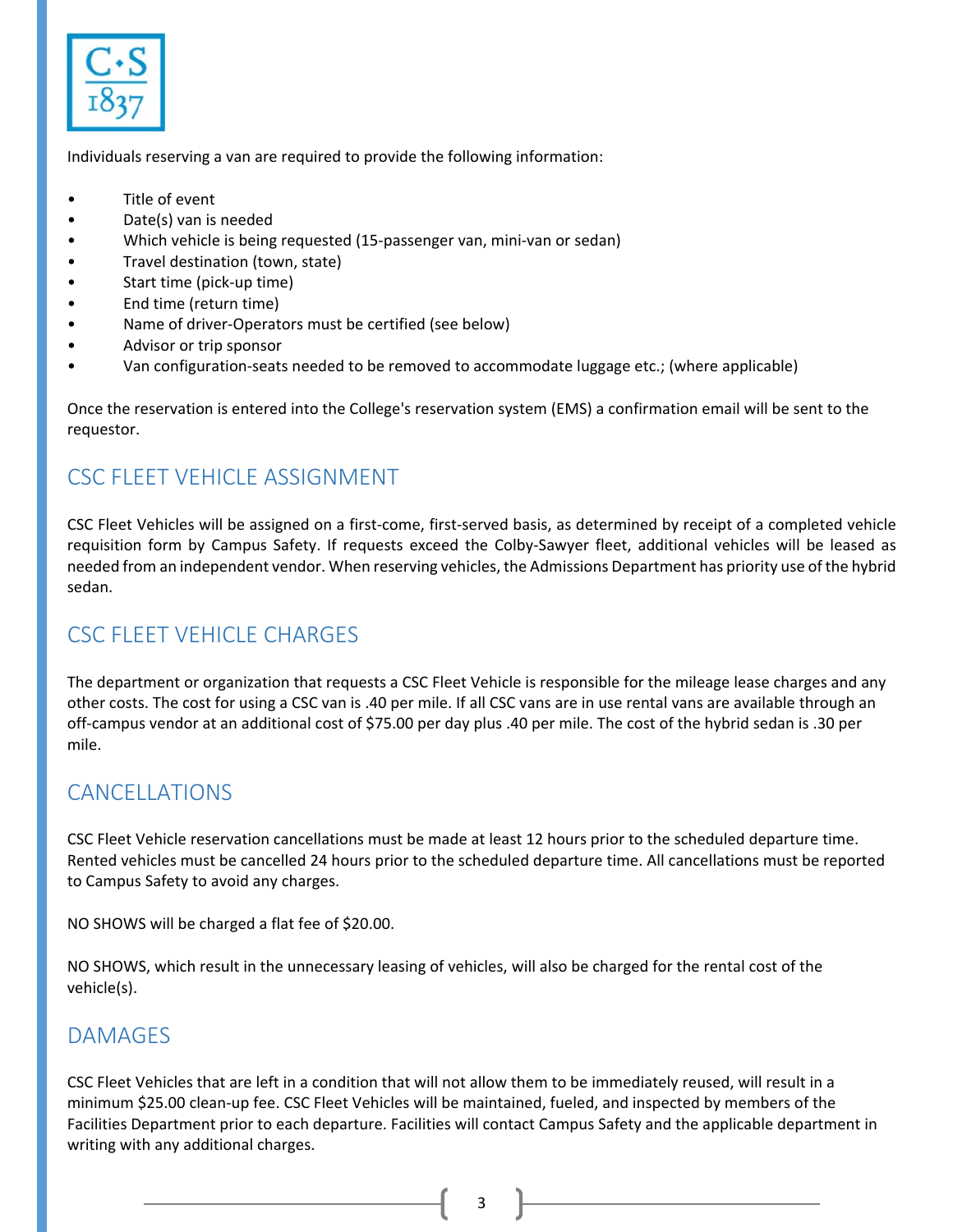

#### DRIVER CRITERIA

Only students, faculty, and staff are eligible to apply for CSC Fleet Vehicle operation.

To operate the mini-van and/or hybrid sedan individuals must first:

- 1. Submit a completed \*CSC Driver Application to Campus Safety
- 2. Complete the online 15‐passenger van safety course
- 3. Complete a van driver orientation through the CSC Facilities Department (extension 3699).

All of the above steps must be successfully completed before Campus Safety will authorize a driver to operate a 15‐ passenger van. Applicants may not operate a CSC Fleet Vehicle until they receive confirmation from the Department of Campus Safety that they have been approved to do so.

Individuals authorized to operate a 15 ‐Passenger Van may also operate the college's mini‐van and hybrid sedan.

Applicants will not be certified if they have more than 6 traffic violation demerit points under New Hampshire law, have been cited for an accident in the past 24 months or have been convicted of a major traffic violation, such as driving under the influence. Colby‐Sawyer College reserves the right to revoke College vehicle operator privileges at any time and without prior notice.

Once approved, driver authorization remains in effect for two years. It's the responsibility of the operator to keep their records current. To do so, drivers must submit a newly completed

\*CSC Driver Application to Campus Safety prior to the end of their second year. Previously certified 15‐Passenger Van drivers DO NOT have to retake the Van Operator Defensive Driving Course or orientation.

\*Forms and materials can be obtained at the Campus Safety office, James House, Monday‐Friday 8 am‐5 pm.

#### **PASSENGERS**

The maximum passenger load for a 15‐passenger van is 14 people, not including the driver. When determining the number of vehicles you'll require, please take into consideration any additional equipment that passengers may also be taking with them. Leave enough room for comfort and safety.

#### 15‐PASSENGER VAN LIMITATIONS

Trips involving round‐trip travel of 400 or more miles will require that no more than two vans be used for a single‐ destination trip.

Groups of more than 30 students are required to use charter buses.

There must be a minimum of one certified driver per every 400 miles, no more than 16 hours of continuous travel is allowed, and a driver must rest for one hour for every four consecutive hours of driving.

A driver may not drive more than eight hours a day. The requester's Vice President may make exceptions to this limitation. The Vice President should send a letter of authorization to Campus Safety prior to van pick‐up.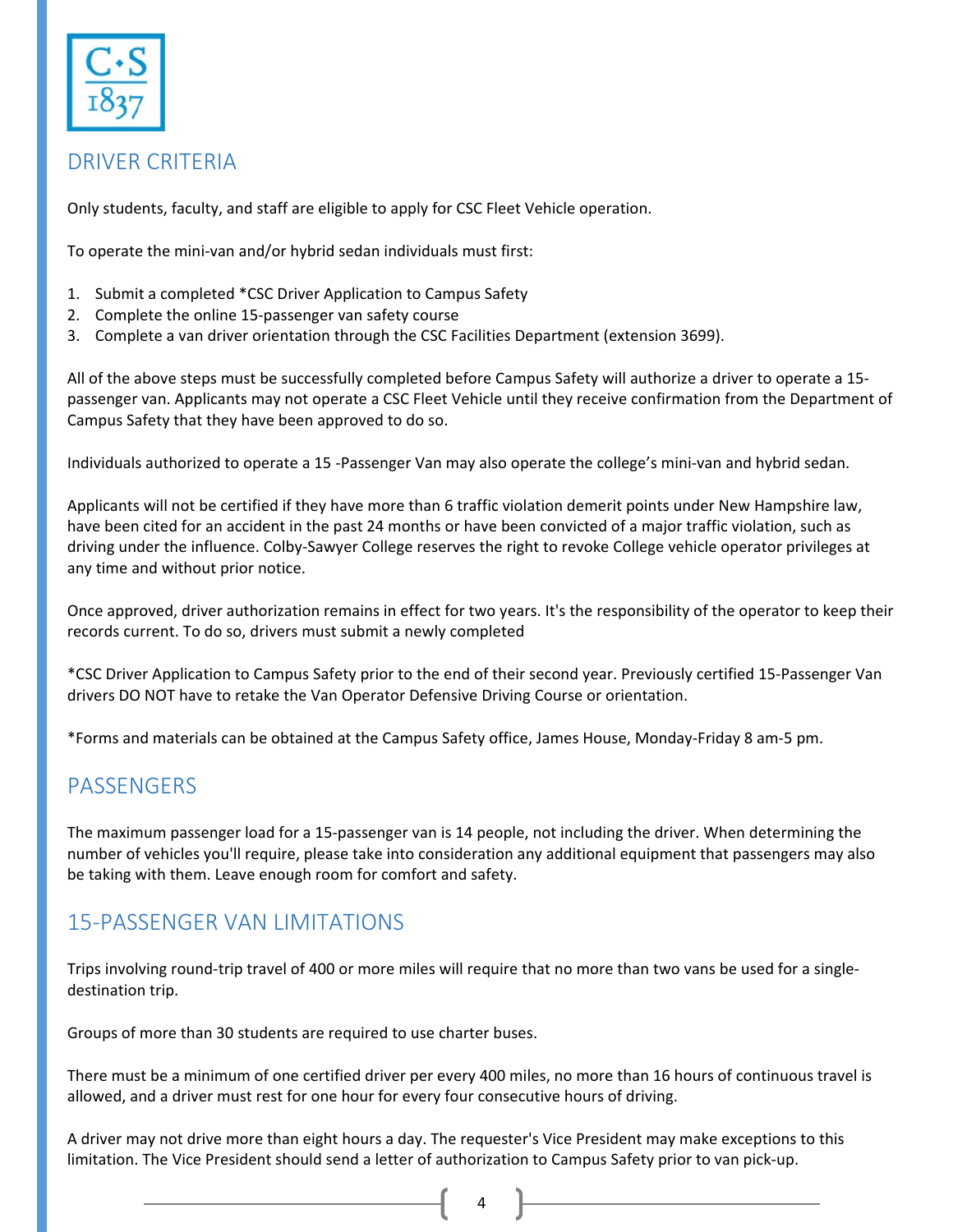

# 15‐PASSENGER VAN OPERATION POLICY

- 1. Only CSC-approved drivers may operate college vehicles.
- 2. Drivers should perform a safety check before operating the vehicle. This will include inspecting underneath the van to ensure there are no excessive leaks or loose or hanging parts, ensuring there is no visible damage, including broken windows, lights, or other significant body damage that may impair the van's performance or safety, checking the condition of the tires, confirming the horn, turn signals, headlights, taillights, and brake lights are in working order, and that the seatbelts, doors, interior lights windshield wipers, dashboard gauges, lights, and indicators are functioning properly. If the driver notices anything that needs attention, the driver must report it to Campus Safety immediately. Campus Safety will assign another van if one is available. The defective vehicle will be taken out of service until the vehicle has been inspected by a member of the Facilities Department and the problem has been repaired.
- 3. All student passengers must sign an Assumption of Risk and Release Roster form and include their emergency contact information prior to boarding a CSC van. It is the responsibility of the van driver to ensure the forms have been completed and turned into Campus Safety prior to departing.
- 4. The driver is responsible for operating the vehicle in compliance with all state and local driving regulations and posted speed limits. Unsafe operation of college vehicles may result in the temporary or permanent revocation of driving privileges for all college vehicles.
- 5. Vehicle occupants are required to wear a seatbelt at all times.
- 6. Operation of any college vehicle while under the influence of alcohol or other drugs is prohibited and will result in the revocation of driving privileges and be subject to disciplinary action.
- 7. Transportation of alcohol or other drugs in any College vehicle is prohibited.
- 8. Campus Safety personnel may deny issuance of any College vehicle and/or keys to any person suspected of being under the influence of alcohol or other drugs. In such a case, an incident report will be generated and forwarded to the Director of Campus Safety and the appropriate Department head.
- 9. The use of tobacco products in a college van is not permitted.
- 10. The driver or requesting department is responsible for all parking charges, tolls, parking and/or moving violations, and fuel charges. (Fuel tanks will be full prior to leaving campus).
- 11. Due to limited height clearance, college vans may not be parked or driven in parking garages.
- 12. College vehicles may not be parked at a driver's residence without prior approval of the Department Head or Supervisor.
- 13. When returning the vehicle, report any safety concerns identified during operation (i.e.: unusual noises, problems steering, vibrations, illuminated dashboard warning lights, or any other deficiencies as outlined in paragraph 2, to Campus Safety. They will verify the concern and if warranted, take the vehicle out of service. Campus Safety will then notify the Facilities Department of the issue. The vehicle will remain out of service until it has been inspected, any necessary repairs made, and has been confirmed safe to operate by the Facilities Department.

#### GPS VEHICLE TRACKING SYSTEM

Company vehicles are monitored by GPS tracking units provided to us by our insurance company. Tampering of the unit is cause for disciplinary action.

The GPS tracking device sends back notifications regarding a variety of vehicle conditions such as low battery, vehicle location, time, date, quick stops, and excessive speed.

If excessive speed is met one or two times, the driver and their supervisor will be notified to discuss the situation and possible revocation of driving privileges.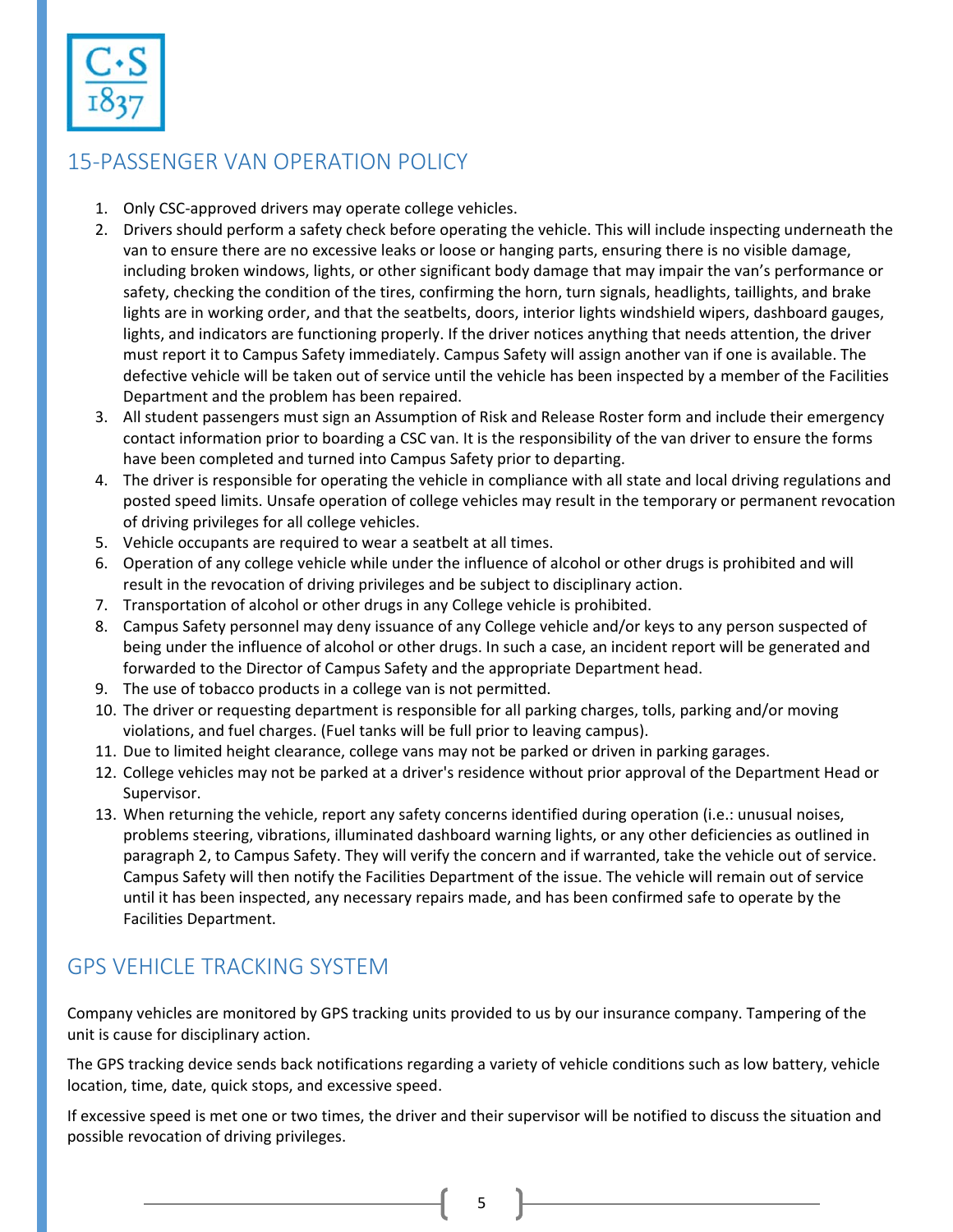

If excessive speed is met a third time the driver will be contacted by Human Resources. The level of corrective action will depend upon the driver's driving history and the seriousness of the incident.

The College expects drivers to be safe and drive in a courteous manner that includes driving within the posted speed limit. Remember that while in a CSC vehicle, you are a representative of our institution and the public around you will form an opinion of the college based on your driving and the behavior of the passengers.

# VEHICLE PICK‐UP

- 1. Van keys and clipboards with the vehicle requisition form should be picked up at the Campus Safety office prior to departure by an approved driver prior to 4 PM during weekdays (where possible). Alternate van pick‐up scheduling should be coordinated through Campus Safety prior to the reserved departure time to prevent delays. After the driver receives the keys and form, s/he will pick up the vans from the Facilities building parking area located behind the New London Mini‐Mart (Main Street).
- 2. Vehicle keys and requisition form must be picked up at Campus Safety. Keys will not be issued prior to requested pick up time unless prior arrangements have been made.
- 3. Only the authorized driver may pick up the keys.
- 4. The driver must supply completed and fully executed Assumption of Risk and Release Roster forms for all student passengers prior to leaving campus. This form must have the signatures and emergency contact information of all students who are riding in the van.
- 5. The driver must show a valid driver's license at the time the keys are signed out. Anyone operating a college vehicle must have a valid driver's license in his/her possession at all times.

#### **VEHICLE RETURN**

- 1. Park all returning vans in the designated Facilities parking area.
- 2. Complete the driver's section of the Confirmation form, and record the starting and ending mileage, fuel levels, and vehicle condition.
- 3. Remove any trash or property left behind by passengers.
- 4. Lock the van and bring the completed form with clipboard and keys to the Campus Safety office. When the service window is not staffed, please place the keys in the lockbox mounted on the wall to the left of the service window and the clipboard in the box below.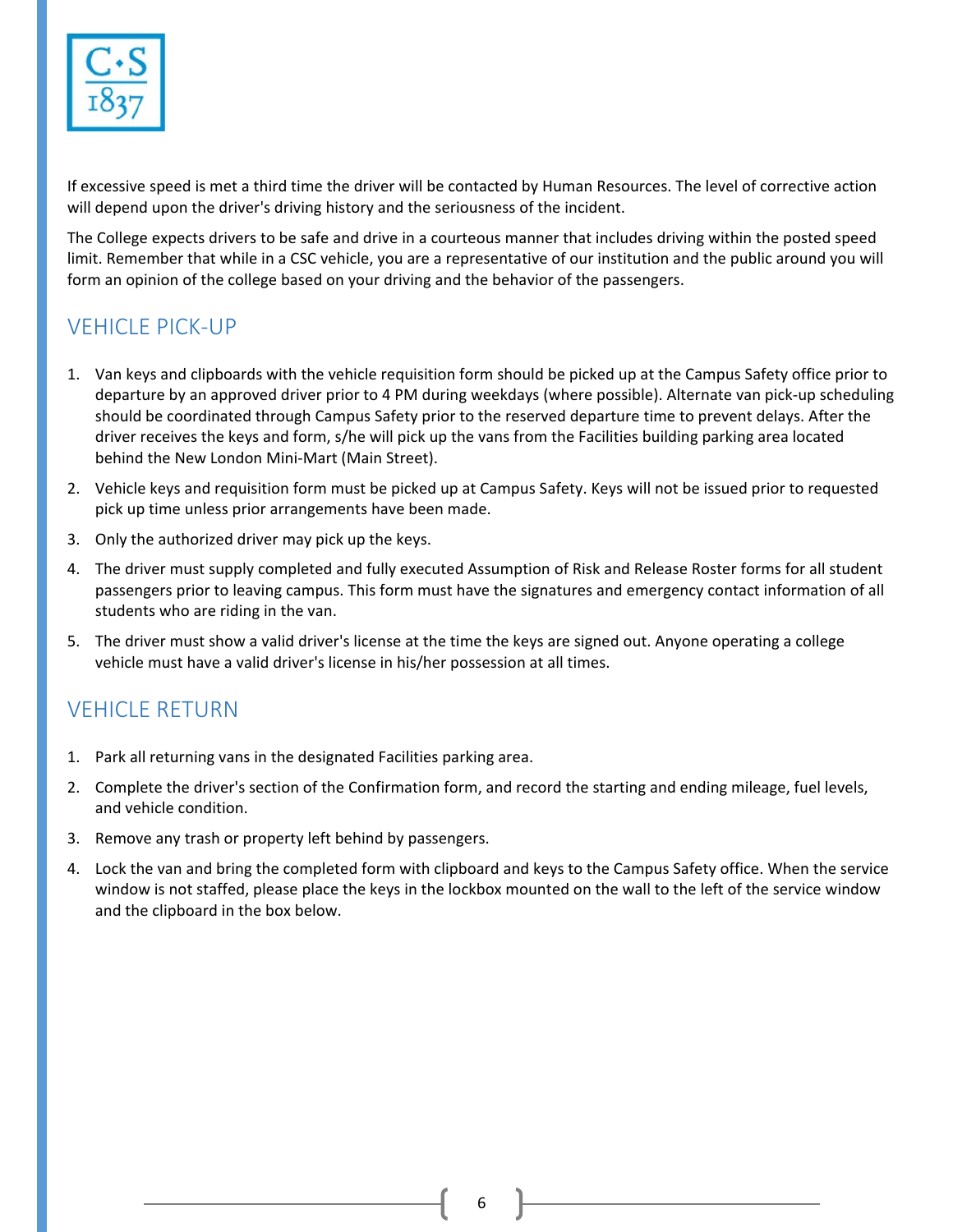

#### ACCIDENTS

Any accident involving a Colby‐Sawyer College vehicle or lease vehicle, regardless of severity, location, or fault, must be reported immediately to the law enforcement authority within the jurisdiction where the accident occurred and to Campus Safety at 603‐526‐3300.

#### **For all accidents (CSC fleet or rental vehicles):**

- **1. STOP & SECURE VEHICLE**
- **2. Ensure Passenger Safety**
- **3. Hazzard Lights On**
- **4. Contact 911 to notify local police of the accident and notify EMS if needed for injuries. All accidents regardless of severity must be reported to the police.**
- **5. Once medical needs are taken care of, get the driver's information of all other involved vehicles. (Use the information list on the next page.)**
- **6. Cooperate with the driver and authorities but do not admit fault or give written statements.**
- **7. You will need to give the other driver your information, the vehicle's information, and the College insurance coverage. Insurance information is located in the glove compartment of all College vehicles. College Insurer:**  Brown & Brown of New Hampshire Policy Number PHPK1845185
- **8. If the local police will not draw up a report (because the damage is minimal and there are no injuries), ask them to make a note that the driver called in the accident.**
- **9. As soon as practical, notify Campus Safety at 603‐526‐3300 to report the accident.**
- **10. If the vehicle is not drivable and must be towed contact: For CSC Vehicles: Ford Roadside Assistance 1‐800‐241‐3673 and in Canada call 1‐800‐665‐2006 For Rental Vehicles: North Country Auto Rental at 1‐800‐488‐3039**
- **11. Damaged vehicles must return to campus or the rental location immediately following an accident unless approved by Campus Safety, in consultation with the Facilities Department.**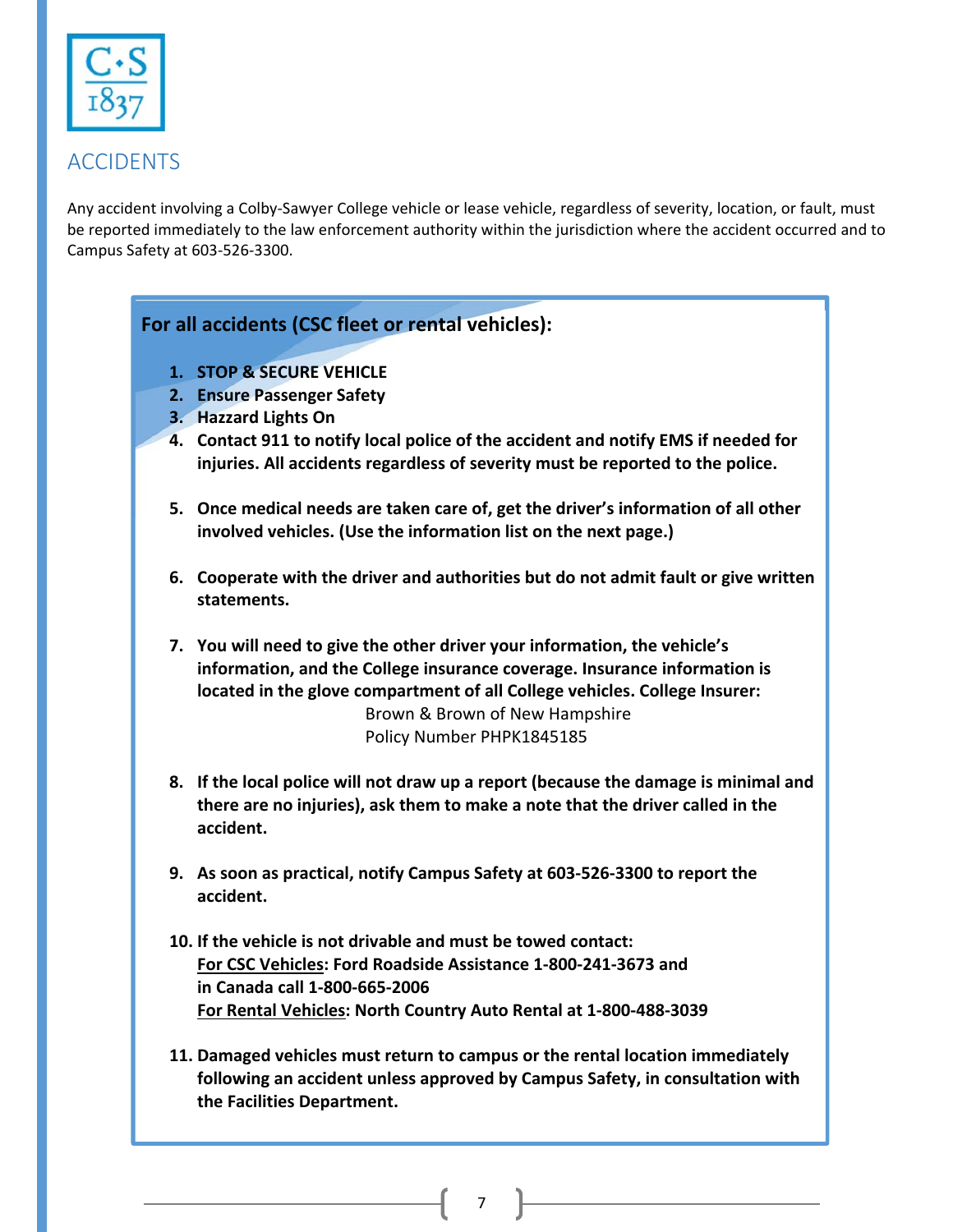

#### ACCIDENTS WITH OTHER MOTORISTS

**Please collect the following information from the other driver(s) involved in the accident:** 

| Damage to vehicle example and the state of the state of the state of the state of the state of the state of the state of the state of the state of the state of the state of the state of the state of the state of the state |  |
|-------------------------------------------------------------------------------------------------------------------------------------------------------------------------------------------------------------------------------|--|
|                                                                                                                                                                                                                               |  |
|                                                                                                                                                                                                                               |  |
|                                                                                                                                                                                                                               |  |
|                                                                                                                                                                                                                               |  |
|                                                                                                                                                                                                                               |  |

If local police respond to the accident, request the investigating officer's name, badge number, phone number, and report number